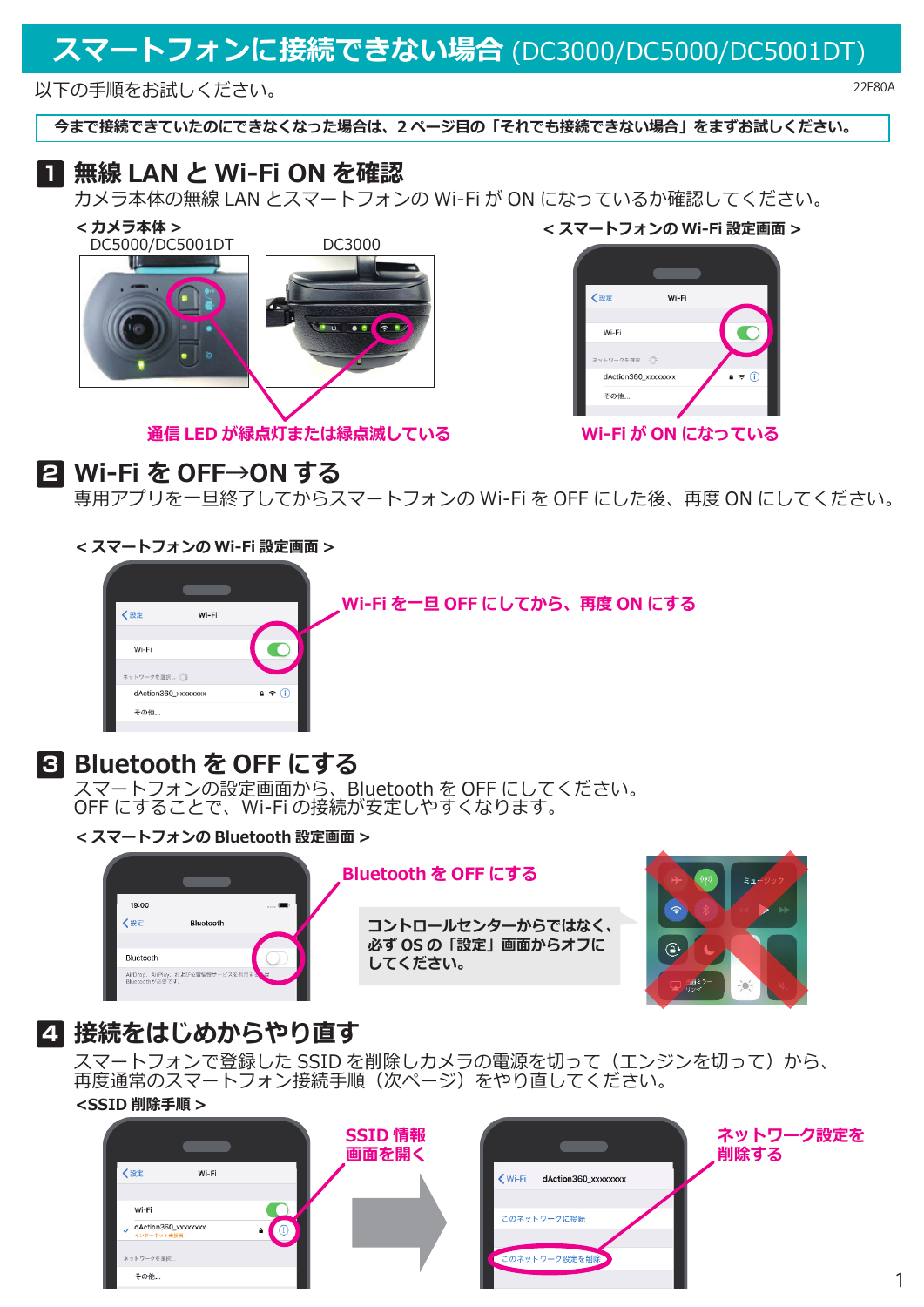### **< スマートフォン接続手順 >**

#### **①エンジンをかける**

エンジンをかけると自動でカメラの電源が入り、カメラの無線 LAN も ON になります。



#### **②スマートフォンの Wi-Fi を ON にする**

スマートフォンの設定画面から、Wi-Fi を ON にしてください。



#### **③Wi-Fi 接続する**

dAction360 で始まる SSID を選択し、パスワードを入力してください。



**SSID をタップし、パスワードを入力 \*初期パスワードは「12345678」です。**

**④専用アプリを起動し、接続されているか確認してください。**









### **それでも接続できない場合**

- ●スマートフォンにセキュリティソフトをインストールしている 場合、図 1 の**「WEB 保護」や「インターネットセキュリティ」 などの設定を一時的に OFF** にすることで改善する場合があります。
- ●カメラ本体のファームウェアとスマートフォンアプリの 両方が**最新版になっているか**確認してください。
- ●周囲にカメラと接続中のスマートフォンはありませんか? カメラと接続できるスマートフォンは1台のみです。 他のスマートフォンから接続する場合は、**前に接続している スマートフォンの Wi-Fi を OFF** にしてください。

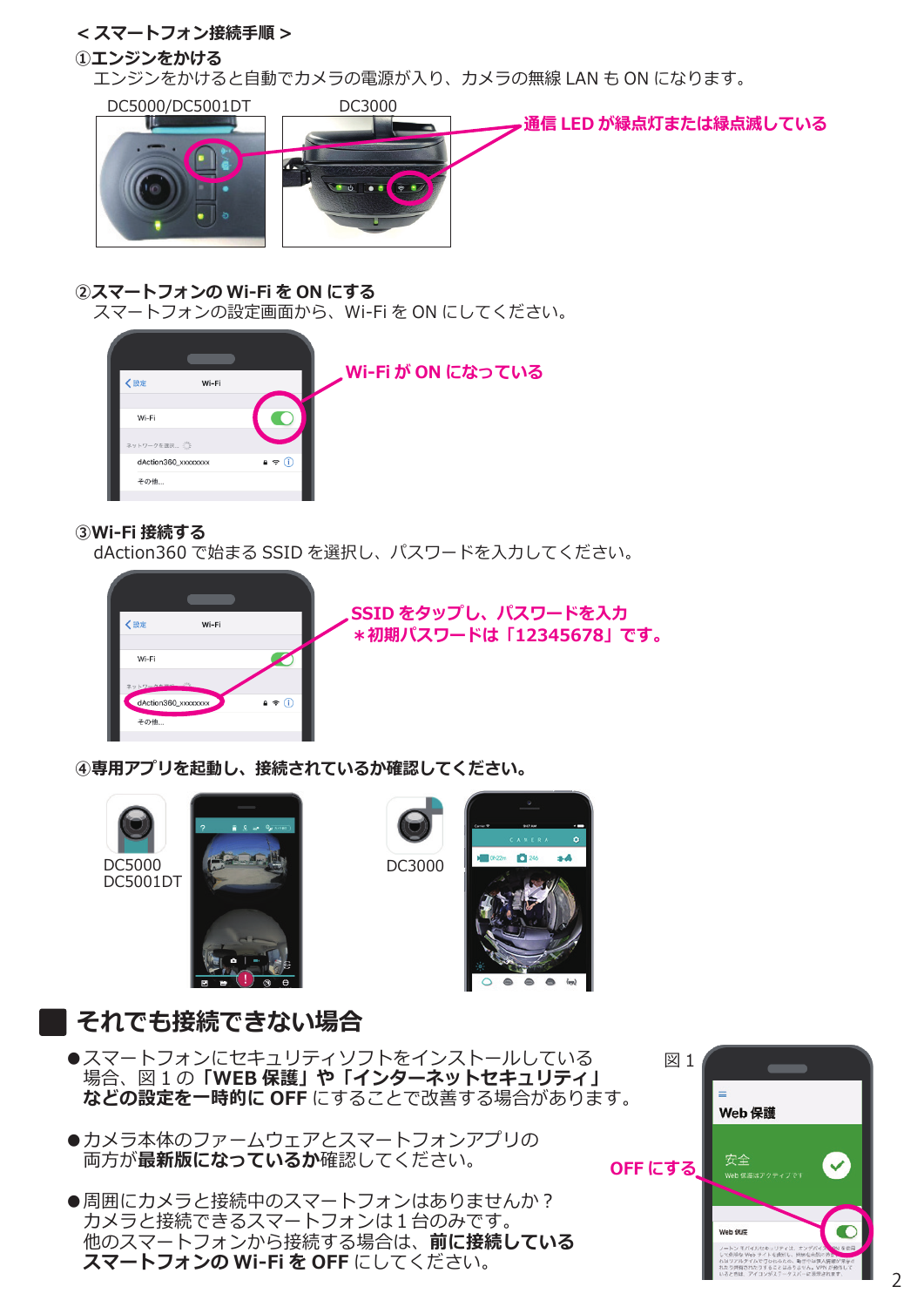### **If you cannot connect to your smartphone** [DC3000A / DC5000A]

#### Please try the following steps

If you were able to connect to your smartphone before but can no longer do so, please try "If you still cannot connect" section on page 2 first.

#### **1 Confirm that wireless LAN and Wi-Fi are on**

Make sure the camera's wireless LAN and the smartphone's Wi-Fi are turned on.

**[Camera] [Smartphone Wi-Fi settings screen]** DC5000A

**Communication LED is lit green or flashing green**





### **2 Turn Wi-Fi off and then on**

Please exit the application once, turn off the Wi-Fi of your smartphone, and then turn it on again.

**[Smartphone Wi-Fi settings screen]**



**Turn Wi-Fi off and then on again**



## **3 Turn Bluetooth off**

Turn off Bluetooth from your smartphone's settings screen. Turning it off will help stabilize the Wi-Fi connection.

**[Bluetooth setting screen of a smartphone]**



#### **Turn Bluetooth off**

Be sure to turn it off from the OS "Settings" screen, not from the Control Center.



### **4 Start over from the beginning of the connection**

Delete the SSID registered on the smartphone. Then turn off the camera and turn off the car engine. Then follow the instructions on the next page to try the smartphone connection again.





22F80A